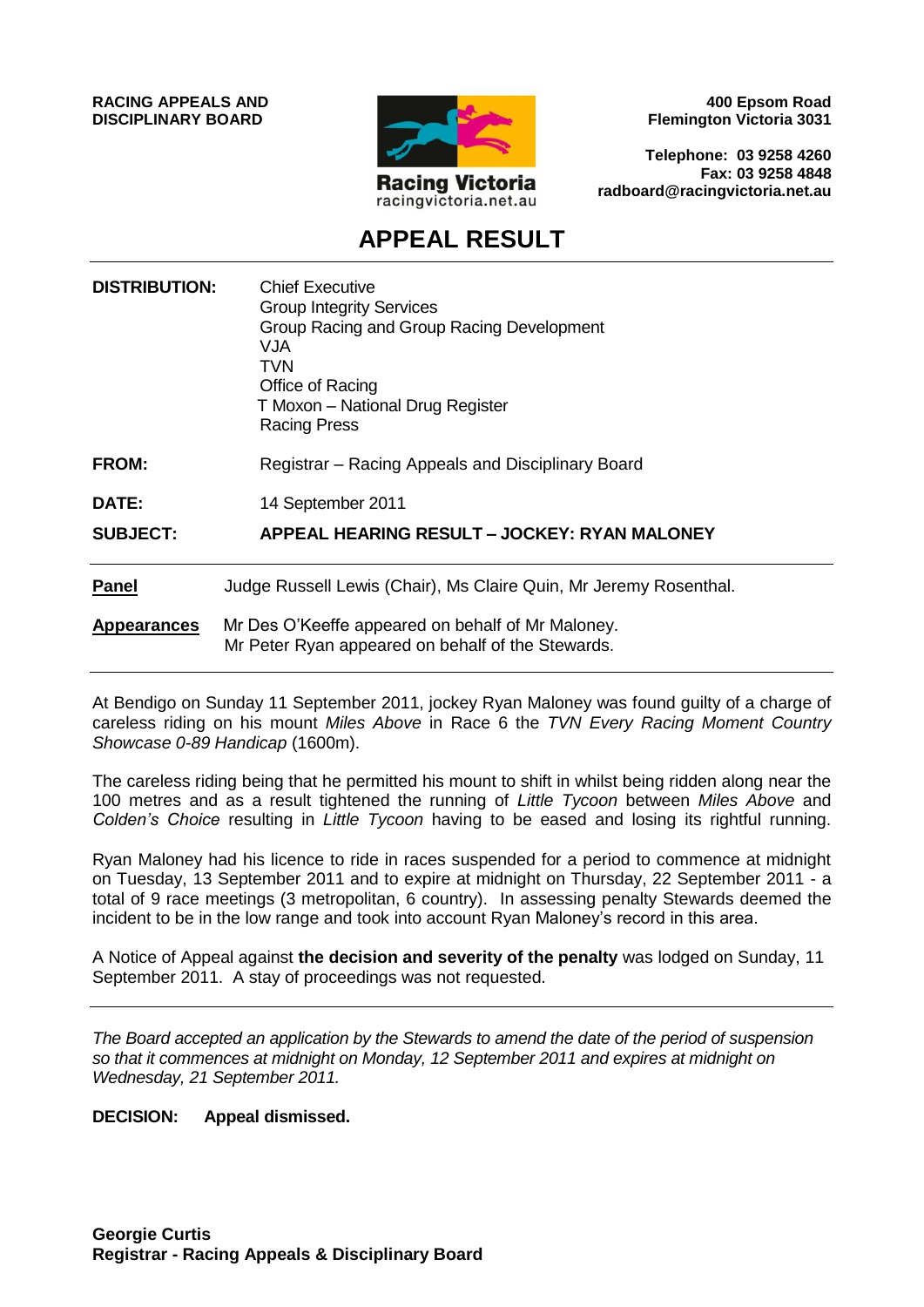# **TRANSCRIPT OF**

## **PROCEEDINGS**

#### **RACING APPEALS AND DISCIPLINARY BOARD**

\_\_\_\_\_\_\_\_\_\_\_\_\_\_\_\_\_\_\_\_\_\_\_\_\_\_\_\_\_\_\_\_\_\_\_\_\_\_\_\_\_\_\_\_\_\_\_\_\_\_\_\_\_\_\_\_\_\_\_\_\_\_\_

**HIS HONOUR JUDGE R.P.L. LEWIS, Chairman MS C. QUIN MR J. ROSENTHAL**

**EXTRACT OF PROCEEDINGS**

### **DECISION**

#### **IN THE MATTER OF THE TVN EVERY RACING MOMENT COUNTRY SHOWCASE 0-89 OVER 1600 METRES AT BENDIGO ON 11/9/11**

### **JOCKEY: RYAN MALONEY**

#### **MELBOURNE**

#### **WEDNESDAY, 14 SEPTEMBER 2011**

MR P. RYAN appeared on behalf of the RVL Stewards

MR D. O'KEEFFE appeared on behalf of the Appellant